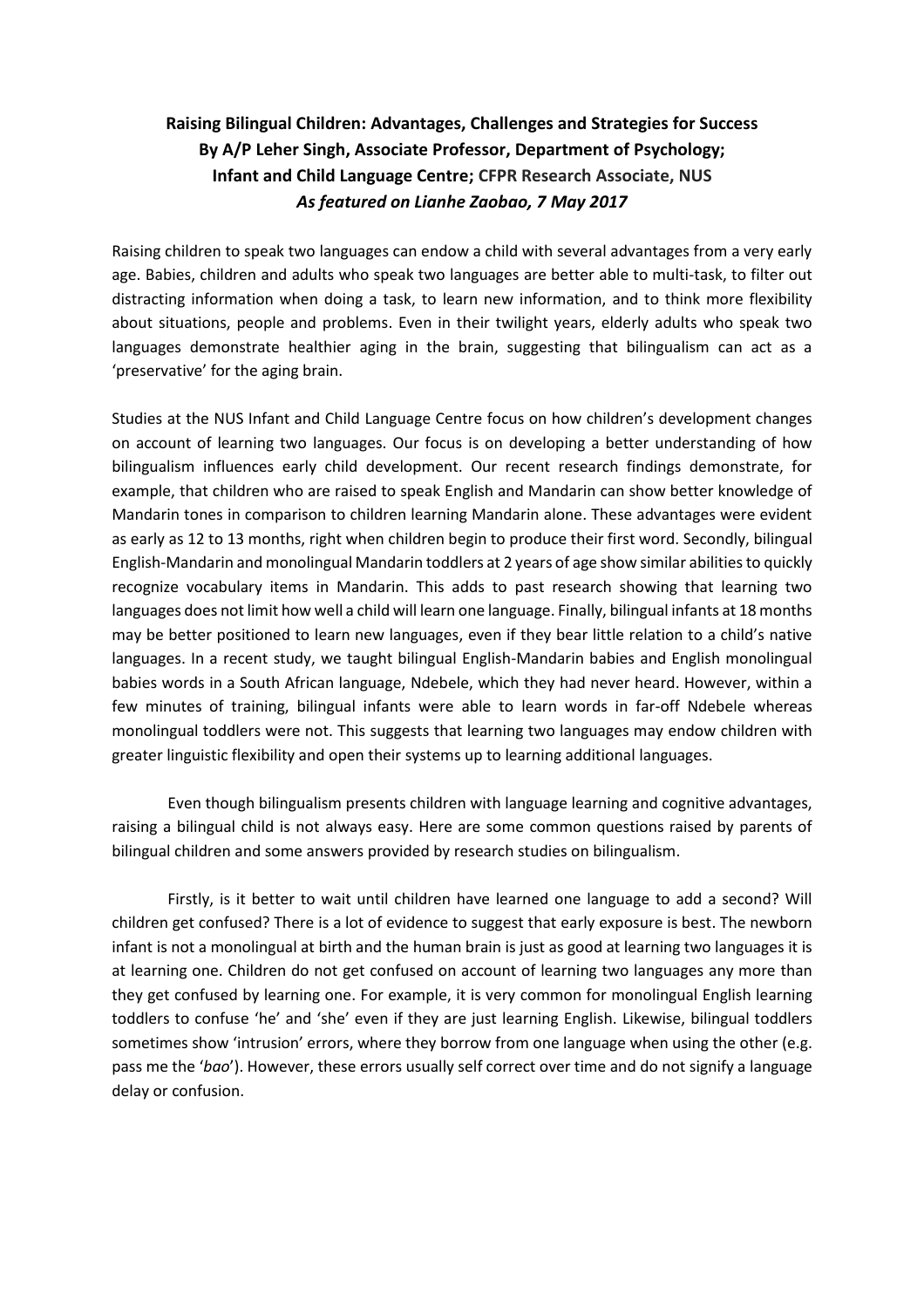Secondly, does bilingualism cause a language delay? No, bilingualism does not predispose a child to speech or language or any other developmental delays. Research suggests that growth in each language will initially be slower in bilingual children as bilingual children hear less of each language. For example, if 2 year-old Ben is only learning English and 2 year-old John is learning English and Mandarin, it is highly possible that John will have fewer words in English than Ben as a toddler. This is because John's vocabulary is distributed over two languages. This does not mean that John has a language delay. However, if vocabulary is calculated in both languages, research suggests that John's vocabulary size is likely to be equal to or greater than that of Ben. This does mean that we should resist comparing 2-year-old Ben and John in English and instead focus on whether both children fall within the normal range. If at all, comparisons should be made factoring in vocabulary in all of the child's languages. Early differences in single language vocabulary should not cause alarm; they are a part of the early bilingual journey.

Lastly, to learn two languages, do children need to hear one language from each parent to avoid becoming confused? Although the one-parent/one-language (OPOL) strategy is popular, there is little research to promote this as advantageous. Large scale research studies reveal no advantage associated with OPOL families over families where both parents speak both languages, and families where one language is spoken at home and the other at school. What matters more is that children receive equal and balanced exposure to both languages. OPOL can be a good strategy to equalize exposure to each language if both parents engage equally with their children. Other strategies include using one language exclusively at home and one at school, or alternating languages by days of the week.

Parents often wonder how they can help their children to become bilingual. Here are some research-based suggestions to promote childhood bilingualism. First, start early. Children who learn two languages between birth and 3 years of age are called 'crib' bilinguals. Crib bilinguals are more likely to learn both languages to native levels than those who learn one language and add a second later in childhood. While late acquisition of two languages is possible, this is heavily influence by a child's propensity for language learning and motivation.

Secondly, try and be consistent. Children benefit from sustained bilingual exposure, not a 'crash course' one month before before the grandparents visit. Children who hear daily exposure to both languages fare better with bilingualism than those with intermittent concentrated exposure to a second language.

Third, be patient and persevere. Children often demonstrate a preference for one language, and this preference is usually for the language of the peer environment. It is important for children to continue to speak in both languages: 'active bilinguals' do better in acquiring both languages than 'receptive bilinguals' who understand both languages, but only speak in one. However, it is very typical for children to prefer one language and even to refuse to speak in a second language, placing the onus on parents to enliven the child's interest in both languages. It is helpful to create situations where both languages are useful and relevant for the child (e.g. through valued family bonds, friendship groups, language clubs), such that he/she speaks both languages on a regular basis. In other words, try to build a bilingual world for your child.